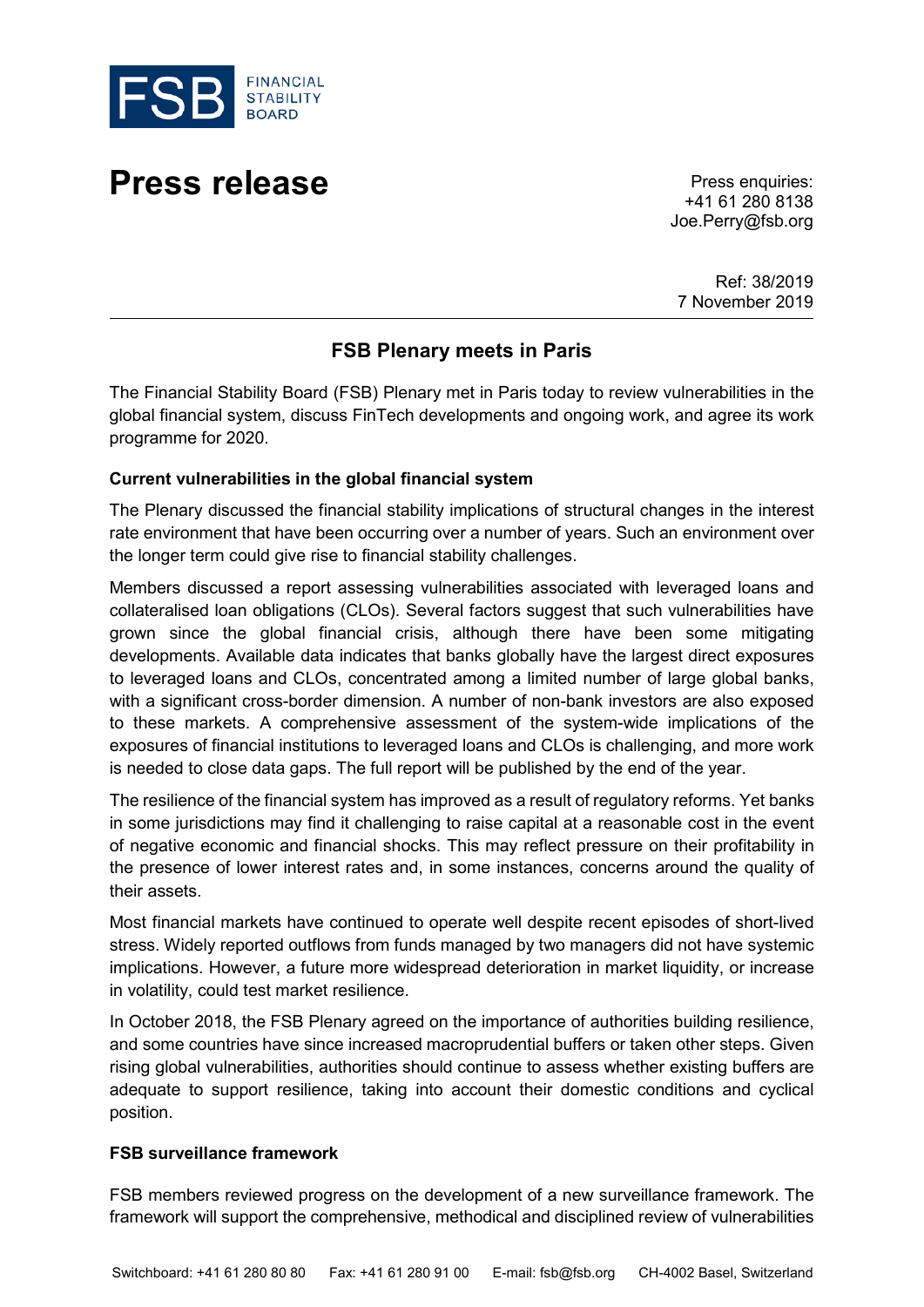by the FSB, and thereby help to identify and address new and emerging risks to financial stability. The Plenary discussed the key parameters of the new framework, which the FSB plans to complete in mid-2020.

## **FinTech developments**

The Plenary discussed developments in crypto-asset markets. Members endorsed an augmented framework for monitoring potential financial stability risks in those markets to take account of the development of so-called 'global stablecoin' systems, recognising that these are developing rapidly. In parallel, the FSB is examining regulatory and supervisory issues raised by global stablecoins, with a view to advising on additional multilateral responses as needed. The FSB will publish a consultative report on regulatory issues of stablecoins in April 2020.

Members also discussed the FSB's ongoing work on market developments and potential financial stability implications from the entry of BigTech firms into finance and from third-party dependencies in cloud services. The FSB will publish initial reports on these key topics in the coming weeks.

### **Insurance holistic framework**

The Plenary discussed key elements of the International Association of Insurance Supervisors (IAIS) holistic framework for the assessment and mitigation of systemic risk in the insurance sector and welcomed its completion. The IAIS will publish the final version of the framework, which follows earlier stakeholder consultation, next week.

#### **Evaluating the effects of financial reforms**

Members took stock of progress with the FSB's ongoing evaluation of too-big-to-fail reforms for systemically important banks. The FSB will publish a consultation report in June 2020 and complete the work by end-2020.

The FSB's evaluation of the effects of financial regulatory reforms on the financing of small and medium-sized enterprises is nearing completion. The final report, incorporating revisions in response to the public consultation, will be published in November.

Members agreed that the next evaluation will be on the effects of money market fund reforms, as the first of a number of future evaluations on non-bank financial intermediation. The evaluation will be launched in mid-2020 and completed by end-2021.

### **FSB work programme**

Members discussed the FSB's work programme for 2020, including deliverables to Saudi Arabia's Presidency of the G20, which starts in December. Main priorities for the FSB work programme are (i) addressing new and emerging vulnerabilities in the financial system, including through further work on how to harness the benefits of financial innovation while containing risks; (ii) finalising and operationalising post-crisis reforms; and (iii) monitoring the implementation and evaluating the effects of the reforms. The FSB work programme for 2020 will be published around the end of this year.

### **Strengthening outreach and the effectiveness of the FSB process**

The Plenary agreed to a set of recommendations for enhancing the effectiveness of its Regional Consultative Groups (RCGs), through which the FSB reaches out to approximately 70 additional jurisdictions. The measures will encourage greater input from non-member authorities into the FSB's work and agenda and further strengthen the effectiveness of RCG meetings.